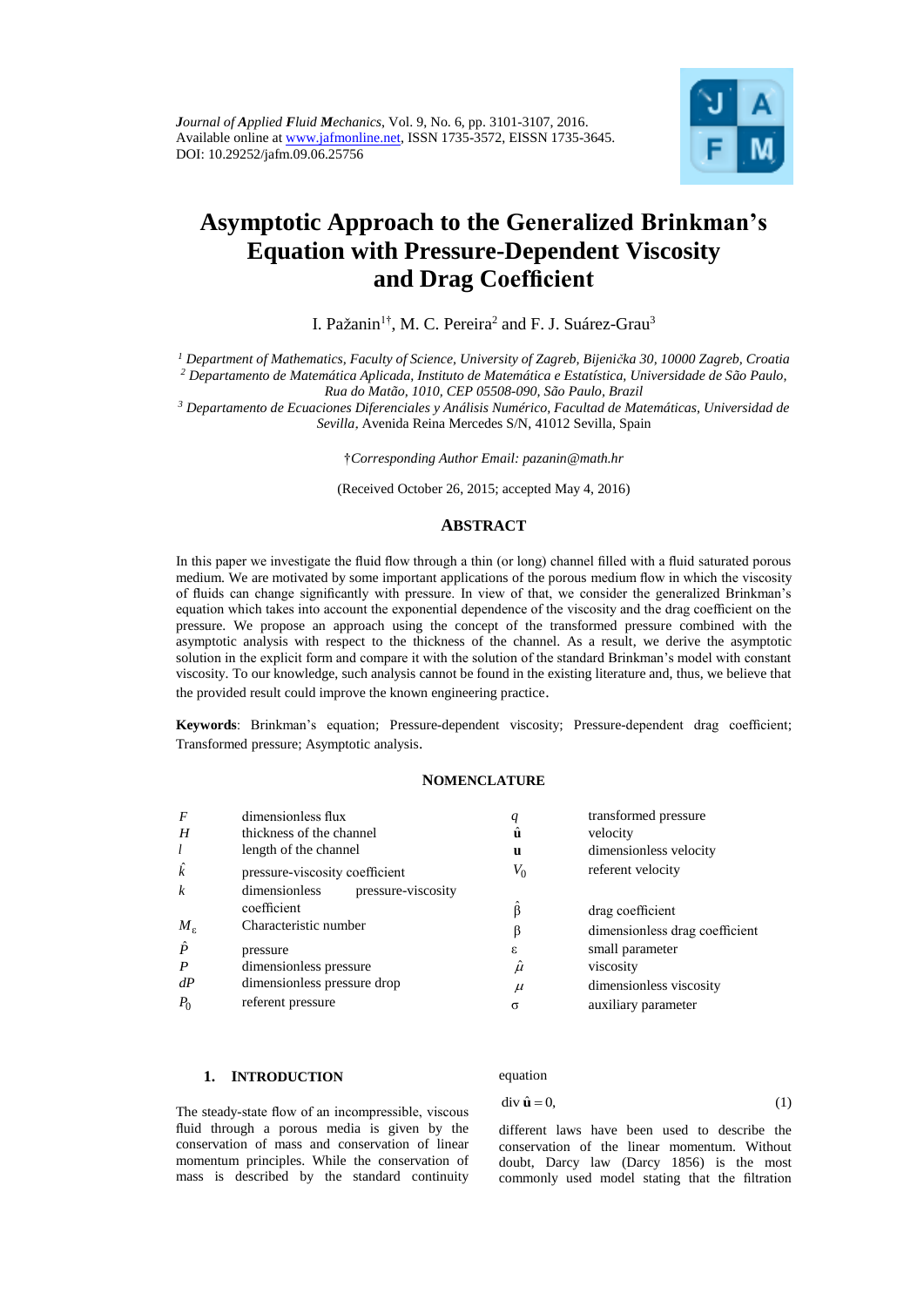velocity is proportional to the applied pressure gradient. However, it is based on several (restrictive) assumptions and, thus, its range of applicability is limited. In particular, expressed as a first order PDE for the velocity, Darcy law cannot sustain the no-slip boundary condition for the fluid velocity imposed on an impermeable wall. That inspired H. Brinkmann (Brinkman 1947) to propose the correction of the Darcy law in order to be able to impose such condition on an obstacle submerged in porous medium. In the absence of the external force, Brinkman equation can be written as

$$
-\hat{\mu}\Delta\hat{\mathbf{u}} + \nabla\hat{p} + \hat{\beta}\hat{\mathbf{u}} = 0, \tag{2}
$$

Note that the second-order Eq. (2) can handle the presence of a boundary on which (physically relevant) no-slip condition is imposed. Nevertheless, in many geophysical problems the variations of the viscosity with pressure cannot be ignored if the flow is subjected to very high pressure drops. Such situation naturally occurs in petroleum engineering, namely in problems such as enhanced oil recovery and CO2 sequestration. In view of that, the Brinkman equation needs to be generalized in order to be able to capture the effects of the pressure-dependent viscosity.

The notion that the fluid viscosity can depend on the pressure goes back to the celebrated work by Stokes (1845). Since then, numerous experimental investigations (see e.g. Binding *et al*. (1998), Goubert *et al*. (2001), Del Gaudio and Behrens (2009)) confirmed that, as the pressure is increased by several orders of magnitude, the variations of the viscosity with pressure should be taken into account while the flow is still incompressible. The viscositypressure relation is most commonly described by the Barus law (Barus (1893)) stating that the viscosity increases exponentially with pressure:

$$
\hat{\mu}(p) = \hat{\mu}_0 e^{\hat{k}\hat{p}}
$$
,  $\hat{\mu}_0, \hat{k} = \text{const.} > 0.$  (3)

In the context of Eq. (2), the pressure-dependent viscosity implies that the porous medium parameter  $\hat{\beta}$  (drag coefficient) also varies with the pressure (see e.g. Srinivasan *et al*. (2013)). More precisely, the exponential dependence (3) leads to a drag coefficient of the form

$$
\hat{\beta}(p) = \hat{\beta}_0 e^{\hat{k}\hat{p}} \quad , \quad \hat{\beta}_0, \hat{k} = \text{const.} > 0. \tag{4}
$$

As a consequence, we arrive at the following generalized version of the Brinkman's equation:

$$
-div\Big[2\hat{\mu}(\hat{p})\mathbf{D}(\hat{\mathbf{u}})\Big]+\nabla\hat{p}+\hat{\beta}(\hat{p})\hat{\mathbf{u}}=0,
$$
\n(5)

where is  $\mathbf{D}(\hat{\mathbf{u}}) = \frac{1}{2} \left[ \nabla \hat{\mathbf{u}} + (\nabla \hat{\mathbf{u}})^T \right]$  the symmetric

part of the velocity gradient tensor. The aim of this paper is to study the flow governed by Eqs. (1) and (5) from the analytical point of view. Note that when  $\hat{\mu} = 0$  and  $\hat{\beta}$  is constant, Eq. (5) reduces to simple Darcy equation, while for  $\hat{\beta} = 0$  and  $\hat{\mu}$ constant, we get the Stokes equation. Finally  $\hat{\mu}$ 

 $\hat{\beta}$  are assumed to be constants (i.e.  $k = 0$ ), we have the Brinkman's equation (2).

re and have and have the land have the land have the land have the land the mond exact case fract introver rew form press and the small charact intervals of the small charact difference the land well be exact the community Introducing the exponential dependence (3), (4) into the Brinkman's equation makes the problem highly nonlinear and, thus, we cannot expect to derive the exact solution of the full system (1), (5) even in the case of the simple two-dimensional channel (i.e. fracture with plane-parallel walls). Therefore, we introduce the small parameter ε (denoting the ratio between thickness of the channel and its length) and propose the asymptotic approach as  $\varepsilon \to 0$ . After rewriting the Eqs. (1), (5) in the non-dimensional form, we apply the concept of the transformed pressure originally proposed by Marušić-Paloka and Pažanin (2013). By doing that, we transform the momentum Eq. (5) into the equation with small nonlinear perturbation that we can control. In such transformed system, we compare the characteristic (non-dimensional) number *M*<sup>ε</sup> describing the flow with small parameter ε trying to identify the critical case in which all the effects we seek for are balanced at the main order. We compute the asymptotic solution of the transformed problem in the most interesting (critical) case and then recover the solution of the governing problem by applying the inverse transformation. As a result, we obtain the effective model described by the explicit expressions for the velocity and pressure distribution. It enables us to clearly observe the influence of the viscositypressure dependance and porous structure on the effective flow. In particular, we can easily compare our asymptotic solution with the solution of the standard Brinkman's model with constant viscosity.

To conclude the Introduction, we provide some bibliographic remarks on the subject. For the flow through porous media, as governed by the Brinkman equation and its various generalizations, analytical treatments can be found only in the constant viscosity case ( $\hat{k} = 0$ ). We refer the reader to Durlofsky and Brady (1987), Kuznetsov (1998), Malashetty *et al*. (2001), Merabet *et al*. (2008), Marušić-Paloka *et al*. (2012), Khan *et al*. (2014)). In the variable viscosity case  $(\hat{k} > 0)$ , the numerical approach has been developed and we refer the reader to Naskhatrala and Rajagopal (2009), Srinivasan *et al*. (2013). In those papers, the results based on numerical simulations have been provided clearly suggesting that the corresponding solutions exhibit significantly different characteristics than the solutions of the classical Darcy or Brinkman's equation. We confirm those findings in the present paper using analytical (asymptotic) approach and without making any simplifying assumptions on the governing system of PDEs and its solution. If we assume that  $\hat{\mathbf{u}} = \hat{\mathbf{u}}$  ( $\hat{\mathbf{x}}$ ) **i** (in fact.  $\hat{\mathbf{u}}$  ( $\hat{\mathbf{x}}$ ) = const., due to (1)), then the Eq. (5) is reduced to a simple ODE for the pressure which can be easily solved by the separation of variables (see Subramanian and Rajagopal (2007)). As far as we know, this is the first attempt to carry out such an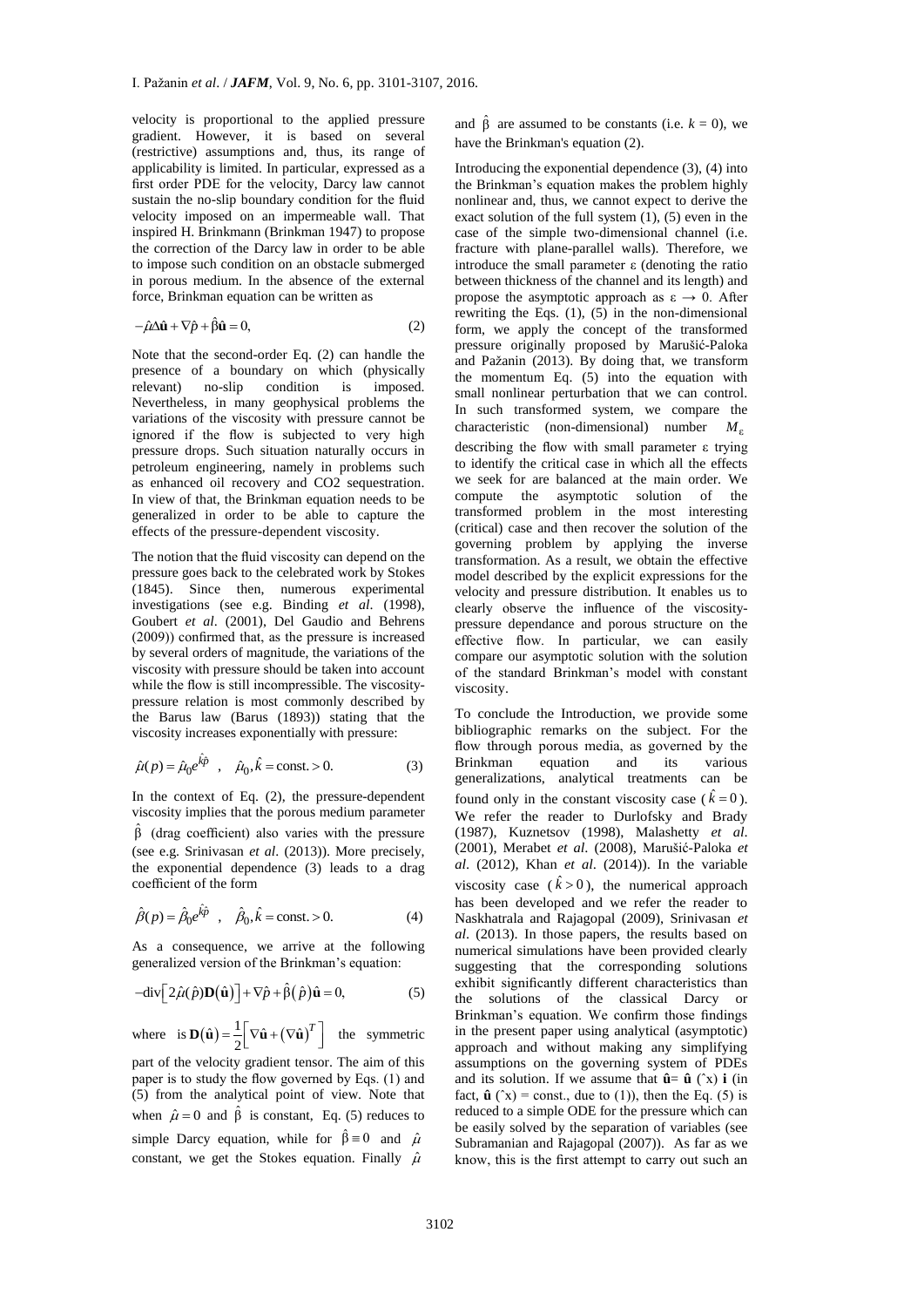analysis and, thus, we believe that it could improve the known engineering practice.

1If we assume that  $\hat{u} = \hat{u}$  (x $\hat{v}$ ) (in fact,  $\hat{u}(x^{\hat{v}}) =$ const., due to  $(1)$ ), then the Eq.  $(5)$  is reduced to a simple ODE for the pressure which can be easily solved by the separation of variables (see Subramanian and Rajagopal 2007).

## **2. FORMULATION OF THE PROBLEM**

We consider the flow in a simple two-dimensional domain

$$
\hat{\Omega} = \left\{ (\hat{x}, \hat{y}) \in \mathbf{R}^2 : 0 < \hat{x} < l, 0 < \hat{y} < h \right\}.
$$
 (6)

The ratio  $\varepsilon = h/l$  is assumed to be small meaning that the channel under consideration is either very thin or very long. Such situation appears naturally in the applications we aim to address. As explained in the Introduction, the channel is filled with a fluid saturated porous medium and the flow is modeled by the generalized Brinkman's equation with pressure-dependent viscosity and drag coefficient. Thus, we have the following system satisfied by the unknown fluid velocity  $\hat{\mathbf{u}}$ and pressure  $\hat{p}$  :

$$
-div \Big[ 2\hat{\mu}(\hat{p})\mathbf{D}(\hat{\mathbf{u}})\Big] + \nabla \hat{p} + \hat{\beta}(\hat{p})\hat{\mathbf{u}} = 0, \tag{7}
$$

$$
-div \hat{\mathbf{u}} = 0,\t\t(8)
$$

where the dependence of the functions  $\hat{\mu}$  and  $\hat{\beta}$ upon the pressure is given by Eqs. (3) and (4) respectively. To complete the problem, suitable boundary conditions have to be added. We impose a standard no-slip boundary condition for the velocity on the channel walls and we assume that the flow is governed by the prescribed pressure drop  $dP = \hat{p}_0 - \hat{p}_l$ . In view of that, the boundary conditions read:

$$
\hat{\mathbf{u}} = 0 \quad \text{for} \quad \hat{\mathbf{y}} = 0, h,\tag{9}
$$

$$
\hat{\mathbf{u}} \times \mathbf{i} = 0 \text{ for } \hat{x} = 0, l,
$$
\n(10)

$$
\hat{p} = \hat{p}_i \quad \text{for} \quad \hat{x} = i, \quad i = 0, l. \tag{11}
$$

Our goal is to investigate the asymptotic behavior

of the flow described by (7)–(11), as  $\varepsilon \to 0$ .

## **3. ANALYSIS**

#### **3.1 Equations in Non-Dimensional Form**

The first step is to write the governing problem in the non-dimensional form representing the appropriate framework for our analysis. We do it in a standard way by introducing

$$
x = \frac{\hat{x}}{l}, y = \frac{\hat{y}}{\varepsilon l}, \mathbf{u} = \frac{\hat{\mathbf{u}}}{V_0}, p = \frac{\hat{p}}{P_0},
$$
 (12)

$$
k = \frac{\hat{k}}{\frac{1}{P_0}}, \quad \mu = \frac{\hat{\mu}}{\hat{\mu}_0}, \quad \beta = \frac{\hat{\beta}}{\hat{\beta}_0}
$$
 (13)

where  $V_0$ ,  $P_0$  denote referent values of the velocity and pressure. Setting

$$
V_0 = \frac{P_0}{\beta_0 l} \tag{14}
$$

we obtain

$$
\Delta_{\varepsilon}\mathbf{u} + M_{\varepsilon} e^{-kp} \nabla_{\varepsilon} p + M_{\varepsilon} \mathbf{u} = 2k \mathbf{D}_{\varepsilon}(\mathbf{u}) \nabla_{\varepsilon} p, \qquad (15)
$$

$$
\operatorname{div}_{\varepsilon} \mathbf{u} = 0. \tag{16}
$$

Note that the above equations are posed in the εindependent domain  $\Omega = (0,1)^2$ . The nondimensional characteristic number Mε appearing in the Eq. (15) represents the ratio between the frictional effect due to drag and the frictional effect due to viscosity, namely

$$
M_{\varepsilon} = \frac{\hat{\beta}_0 l^2}{\hat{\mu}_0} \tag{17}
$$

Finally, hereinafter we use the following notation for the partial differential operators:

$$
\operatorname{div}_{\varepsilon} \mathbf{v} = \frac{\partial v^1}{\partial x} + \frac{1}{\varepsilon} \frac{\partial v^2}{\partial y}, \quad \Delta_{\varepsilon} v = \frac{\partial^2 v}{\partial x^2} + \frac{1}{\varepsilon^2} \frac{\partial^2 v}{\partial y^2},
$$
\n
$$
\nabla_{\varepsilon} \varphi = \frac{\partial \varphi}{\partial x} \mathbf{i} + \frac{1}{\varepsilon} \frac{\partial \varphi}{\partial y} \mathbf{j}, \quad \mathbf{D}_{\varepsilon} (\mathbf{v}) = \frac{1}{2} \Big[ \nabla_{\varepsilon} + (\nabla_{\varepsilon} v)^T \Big]
$$
\n
$$
\nabla_{\varepsilon} \mathbf{v} = \begin{bmatrix} \frac{\partial v^1}{\partial x} & \frac{1}{\varepsilon} \frac{\partial v^1}{\partial y} \\ \frac{\partial v^2}{\partial x} & \frac{1}{\varepsilon} \frac{\partial v^2}{\partial y} \end{bmatrix}, v = v^1 + \mathbf{i} + v^2 \mathbf{j}
$$

## **3.2 Transformed Pressure**

Following the idea from Marušić-Paloka and Pažanin (2013), we introduce a new function qε, called the transformed pressure, such that

$$
e^{-kp}\nabla_{\varepsilon}p = \nabla_{\varepsilon}q.\tag{18}
$$

From (18) we deduce

$$
q = \frac{1}{k} \left( e^{-k\sigma} - e^{-kp} \right), \quad \sigma \in \mathbf{R}.
$$
 (19)

For the sake of the further analysis, it is important to observe that parameter σ in (19) can be chosen in an arbitrary way. Since

$$
\nabla_{\varepsilon} p = e^{kp} \nabla_{\varepsilon} q = \frac{1}{e^{-k\sigma} - kq} \nabla_{\varepsilon} q,\tag{20}
$$

from (15)-(16) we get the following system satisfied by the velocity **u** and transformed pressure *q*:

$$
-\Delta_{\varepsilon}\mathbf{u} + M_{\varepsilon}\nabla_{\varepsilon}q + M_{\varepsilon}\mathbf{u} = \frac{2k}{e^{-k\sigma} - kq}\mathbf{D}_{\varepsilon}(\mathbf{u})\nabla_{\varepsilon}q,
$$
\n(21)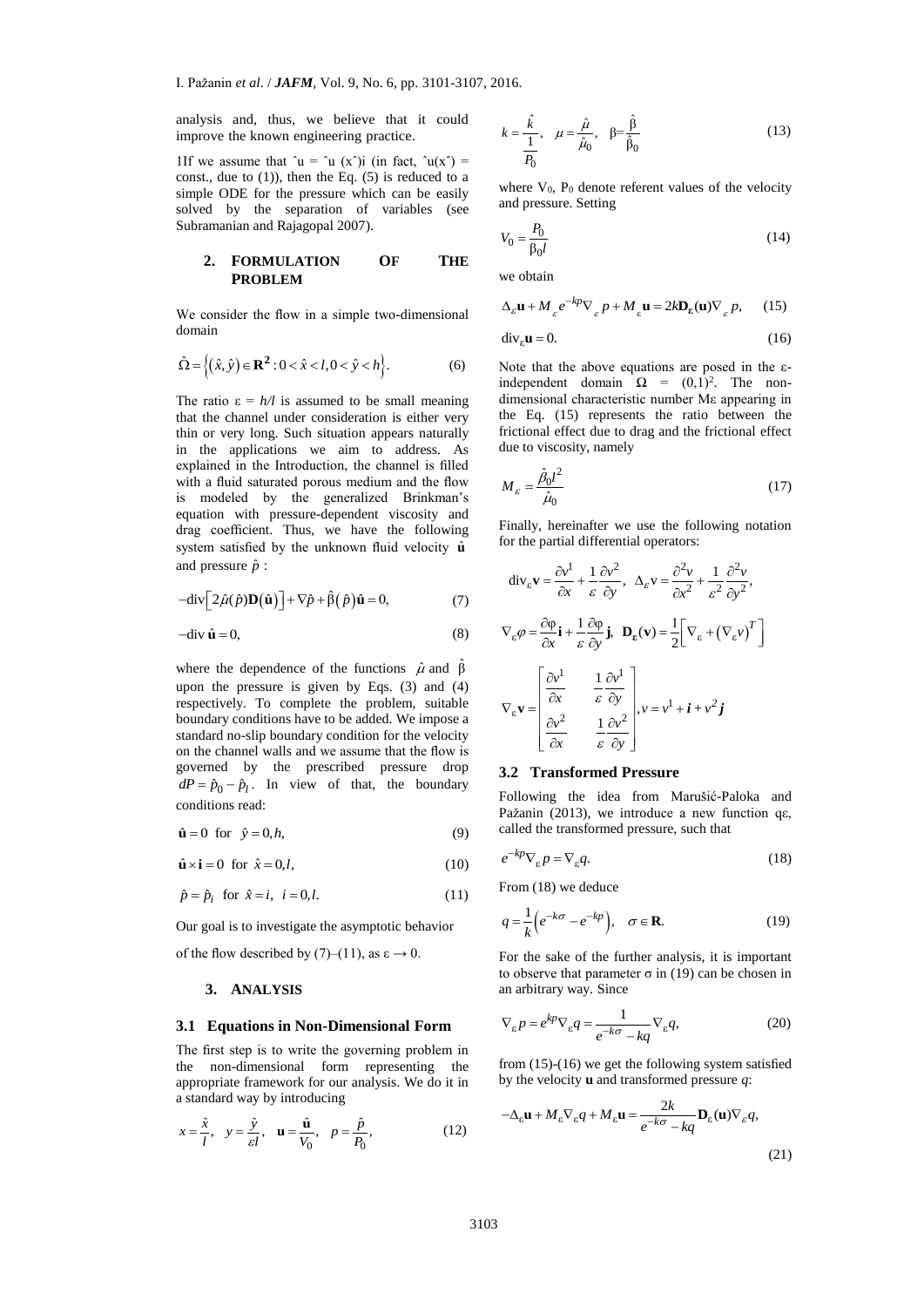$$
\operatorname{div}_{\varepsilon} \mathbf{u} = 0. \tag{22}
$$

The transformed Eq. (21) is still nonlinear but we are able control the nonlinearity appearing on the right-hand side. Indeed, the liberty in choice of parameter σ (see (19)) enables us to choose it small enough so that

$$
\lim_{\sigma \to -\infty} \frac{2k}{e^{-k\sigma} - kq} = 0.
$$
\n(23)

Such choice of the parameter  $\sigma$  will be justified in the sequel by the fact that the effective pressure does not depend on  $\sigma$  at all (see (35)). That means that, throughout the analysis,  $\sigma$  plays the role of just an auxiliary parameter, i.e. by choosing  $\sigma$  such that (23) holds, we do not impose any additional constraints in the process.

#### **3.3 Asymptotic Solution**

Now we have to construct the asymptotic solution of the transformed system  $(21)-(22)$ . Before proceeding, it is important to make the following observation: if we kept characteristic number *M*<sup>ε</sup> constant (i.e. independent of  $\varepsilon$ ), then a simply calculation would yield the model with no contribution of the porous structure at the main order. Thus, we need to compare  $M_{\varepsilon}$  with small parameter ε trying to identify the critical case in which those effects remain in the macroscopic model. It can be easily verified that the critical case takes place when  $M_{\varepsilon} = O(\varepsilon^{-2})$ . Indeed, if we take

 $M_{\varepsilon} \Box$   $O(\varepsilon^{-2})$  we would obtain a simple Darcy law not accounting the effects of the Brinkman (viscous) term. On the other hand, the assumption  $M_{\varepsilon} \Box$   $O(\varepsilon^{-2})$  would yield the situation already described above. In view of that, we set

$$
M_{\varepsilon} = \frac{M}{\varepsilon^2}, \quad M = O(1) \tag{24}
$$

and perform a careful analysis under this assumption. Note that the assumption (24) suggest that the frictional effects between the fluid and the pores in the solid are dominant over the frictional effects within the fluid due to viscosity.

Expanding the solution as  $\mathbf{u} = \mathbf{u}_0 + \varepsilon \mathbf{u}_1 + ...$  $q = q_0 + \varepsilon q_1 + \dots$  and taking into account (23), we first conclude that  $q_0 = q_0(x)$ . Next, we obtain

$$
\begin{cases}\n\frac{1}{\varepsilon^2} : -\frac{\partial^2 \mathbf{u}_0}{\partial y^2} + M \frac{dq_0}{dx} \mathbf{i} + M \frac{dq_1}{dy} \mathbf{j} + M \mathbf{u}_0 = 0 \\
\frac{1}{\varepsilon} : \frac{\partial u_0^2}{\partial y^2} = 0 \quad \text{in } \Omega, \\
\mathbf{u}_0 = 0 \quad \text{for } y = 0, 1.\n\end{cases}
$$
\n(25)

We deduce  $\mathbf{u}_0 = u_0^1(x, y)$ **i**  $q_1 = q_1(x)$ , leading to

$$
-\frac{\partial^2 u_0^1}{\partial y^2} + M u_0^1 = -M \frac{dq_0}{dx} \text{ in } \Omega. \tag{26}
$$

We can treat  $x \in (0,1)$  as a parameter and solve the above equation as a linear second-order ODE with respect to y. We get

$$
u_0^1(x, y) = C_1(x)e^{\sqrt{M}y} + C_2(x)e^{-\sqrt{M}y} - \frac{dq_0}{dx}.
$$
 (27)

The functions  $C_1(x)$ ,  $C_2(x)$  can be computed by taking into account that  $u_0^1 = 0$  for  $y = 0,1$ . We obtain

$$
C_1(x) = \frac{1 - e^{-\sqrt{M}}}{e^{\sqrt{M}} - e^{-\sqrt{M}}} \frac{dq_0}{dx}, C_2(x) = \frac{e^{\sqrt{M}} - 1}{e^{\sqrt{M}} - e^{-\sqrt{M}}} \frac{dq_0}{dx}.
$$
\n(28)

It remains to determine the transformed pressure q0. From the divergence equation we deduce

1 : 
$$
\frac{\partial u_0^1}{\partial x} + \frac{\partial u_1^2}{\partial y} = 0 \text{ in } \Omega.
$$
 (29)

Integrating the above equation with respect to *y* gives

$$
\frac{\partial}{\partial x} \left( \int_0^1 u_0^1 dy \right) = 0 \implies \int_0^1 u_0^1 dy = D_1 = \text{const.}
$$
 (30)

Taking into account (27), we obtain

$$
q_0(x) = D_1 \frac{\sqrt{M}}{2} \left( \frac{e^{\sqrt{M}} - e^{-\sqrt{M}} - 2}{e^{\sqrt{M}} - e^{-\sqrt{M}}} - \frac{\sqrt{M}}{2} \right)^{-1} x + D_2.
$$
\n(31)

In view of  $(19)$ , the boundary conditions for  $q_0$  are given by

$$
q_0(i) = \frac{1}{k} \left( e^{-k\sigma} - e^{-kp_i} \right) , \quad i = 0, 1,
$$
 (32)

with  $p_0 = \frac{p_0}{p_0}, p_1 = \frac{p_l}{p_0}$  $p_0 = \frac{\hat{p}_0}{p_0}, p_1 = \frac{\hat{p}_l}{p_0}$ . Consequently, we arrive at

$$
q_0(x) = \frac{1}{k} \left( e^{-kp_0} - e^{-kp_1} \right) x + \frac{1}{k} \left( e^{-k\sigma} - e^{-kp_0} \right).
$$
\n(33)

In order to reconstruct the effective pressure  $p_{\text{eff}}$ related to the governing (dimensionless) problem2, we apply the inverse transformation (see (19)) to obtain

$$
p_{\text{eff}}(x) = \frac{1}{k} \ln \left( \frac{1}{e^{-k\sigma} - kq_0(x)} \right). \tag{34}
$$

In view of (33) we deduce

$$
p_{\text{eff}}(x) = \frac{1}{k} \ln \left( \frac{1}{e^{-kp_0} \left( e^{-kp_1} - e^{-kp_0} \right) x} \right). \tag{35}
$$

The effective velocity is provided as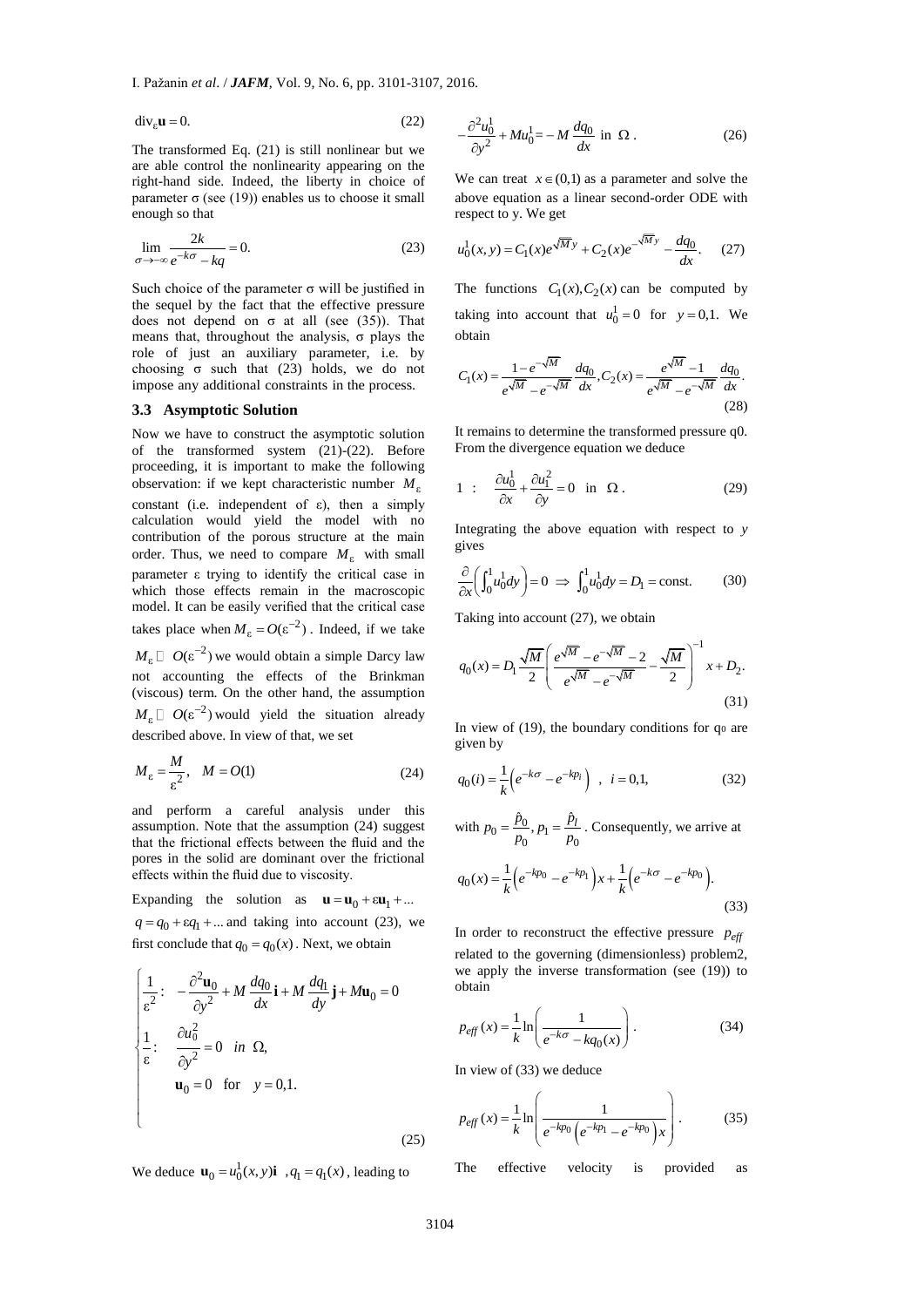$\mathbf{u}_{\text{eff}}(y) = u_0^1(y)\mathbf{i}$ , where  $u_0^1$  is given by (27). Since  $p_0 > p_1$ , it follows  $e^{-kp_1} > e^{-kp_0}$  implying that *eff p* is well-defined. Moreover, observe that the effective pressure does not depend on the parameter σ at all. This fact justifies the above transformation procedure, namely the choice of the parameter σ such that (23) holds.

#### **4. DISCUSSION**

Let us write our (dimensionless) asymptotic solution. In view of  $(27)$ ,  $(28)$ ,  $(33)$ , and  $(35)$ , it has the following form:

$$
\mathbf{u}_{eff}(y) = u_0^1(y)\mathbf{i},
$$
  
\n
$$
u_0^1(y) = \frac{e^{-kp_0} - e^{-kp_1}}{k(e^{\sqrt{M}} - e^{-\sqrt{M}})}[(1 - e^{-\sqrt{M}})e^{\sqrt{M}y} +
$$
  
\n
$$
+ (e^{\sqrt{M}} - 1)e^{-\sqrt{M}y} + (e^{\sqrt{M}} - e^{-\sqrt{M}})],
$$

(36)

$$
p_{\text{eff}} = \frac{1}{k} \ln \left( \frac{1}{e^{-kp_0} + (e^{-kp_1} - e^{-kp_0})x} \right),\tag{37}
$$

for  $x, y \in (0,1)$  On the other hand, it can be easily verified that the solution corresponding to the standard Brinkman model (1)-(2) with constant viscosity reads:

$$
\mathbf{u}_B(y) = u_B(y)\mathbf{i},
$$
  
\n
$$
u_B(y) = \frac{p_1 - p_0}{(e^{\sqrt{M}} - e^{-\sqrt{M}})}[(1 - e^{-\sqrt{M}})e^{\sqrt{M}y} +
$$
  
\n
$$
+ (e^{\sqrt{M}} - 1)e^{-\sqrt{M}y} + (e^{\sqrt{M}} - e^{-\sqrt{M}})],
$$

$$
(38)
$$

$$
p_b(x) = (p_1 - p_0)x + p_0.
$$
 (39)

 $\frac{1}{6}$ (y)i, where  $u_0^1$  is given by (27). Since<br>
it follows  $e^{-k\rho_1} \ge e^{-k\rho_1}$  implying that<br>  $\frac{1}{6}$  the diffined. Moreover, observe that the<br>
Electrical converts observe that the<br>
essure does not depend on the The above velocity and pressure profiles have been plotted in Figs. 1-2 for different values of the pressure-viscosity coefficient *k.* According to the experimental results that one can find in the literature (see Srinivasan *et al*. (2013) for details), it is reasonable to choose values  $k \in \{0.01, 0.02, 0.035\}$  in the case of the referent pressure  $P_0 = 10^6$ . In the following we also take *M*  $= 1$  and put  $p_0 = 300$  and  $p_1 = 1$  ensuring the setting with high (dimensional) pressure drop.

From Fig. 1 we conclude that the velocity profiles exhibit different characteristics in constant  $(k = 0)$ and variable viscosity case  $(k > 0)$ . Indeed, though the symmetry (around  $y = 0.5$ ) is preserved in both settings, the values of the velocity for  $k > 0$  are more than 200 percent lower than those for  $k = 0$ . Furthermore, as the pressure-viscosity coefficient k increases, the velocity profile becomes more flattened indicating that the velocity, for higher values of *k,* does not vary too much with respect to *y*.



**Fig. 1. Plots of**  $u_B(k=0)$  and  $\mathbf{u}_0^1$  for various values of  $k > 0$ .



**Fig. 2. Plots of**  $p_B(k=0)$  and  $p_{\text{eff}}$  for various **values of**  $k > 0$ **.** 



The difference between constant and variable viscosity case is even more apparent when we compare the pressures (see Fig. 2). While for  $k = 0$ we have a simple linear function describing the pressure distribution, for  $k > 0$  the outcome is completely different. We observe that the pressure exhibits a huge decrease within a short distance near the left end of the channel. After that it does not vary too much with respect to *x*. That suggests the appearance of the pressure boundary layer in the vicinity of  $x = 0$  in case of high pressure drops between the channel's ends. Note that the decrease near  $x = 0$  becomes more significant as the pressureviscosity coefficient k increases.

Last but not least, it is interesting to investigate how the corresponding flow rate (flux) changes with respect to the pressure drop  $dP = p_0 - p_1 \in (1,300)$ By a simple integration, for Brinkman's model  $(k =$ 0), we obtain that the flux increase linearly with the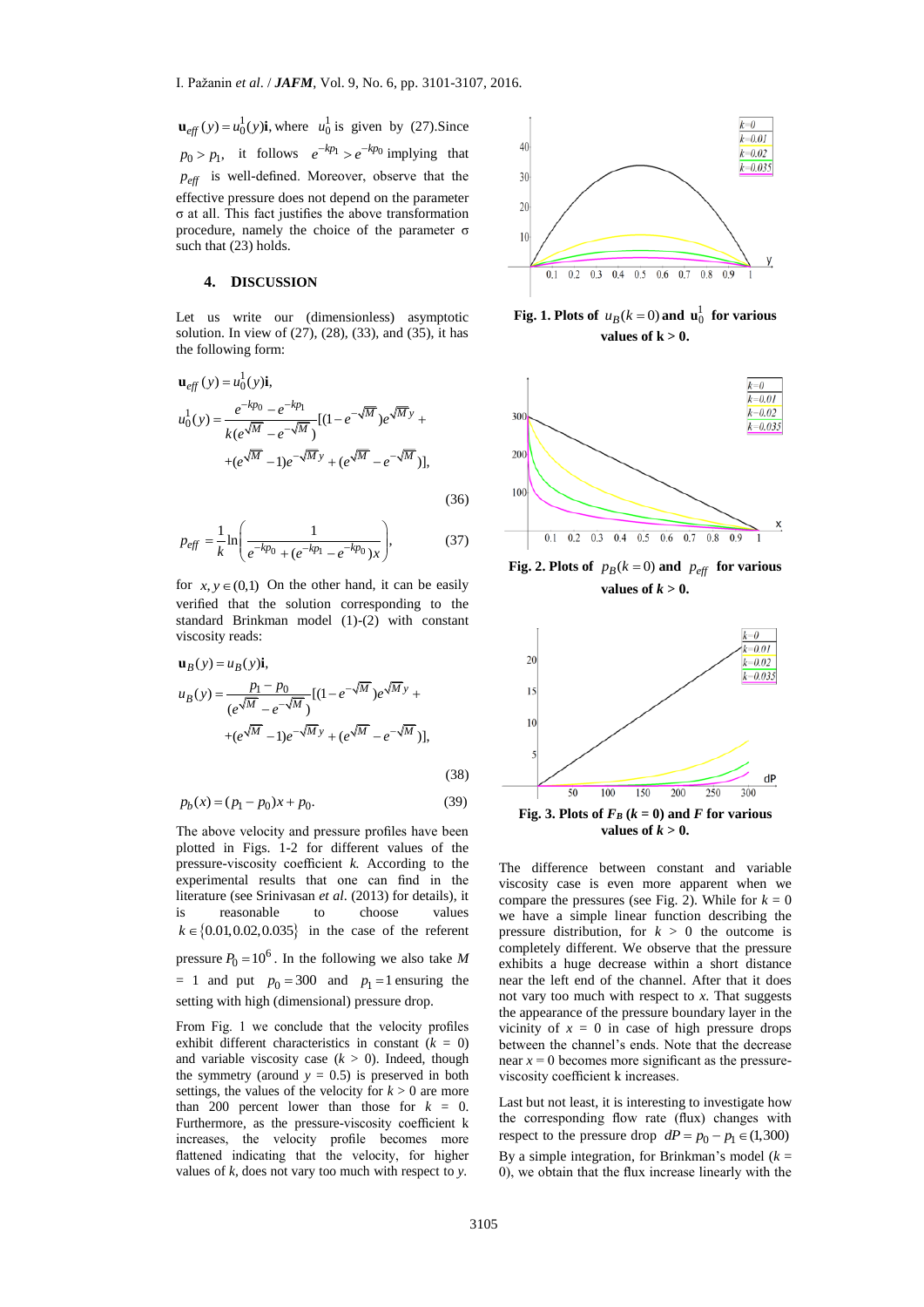change of the pressure difference across the channel, namely

$$
F_B(dP) = \int_0^1 u_0^1(y) dy = \frac{dP}{e - e^{-1}} (e + 3e^{-1} - 4).
$$
 (40)

On the other hand, in the variable viscosity case, from (36), we deduce

$$
F(dP) = \int_0^1 u_{eff} \cdot idy = \int_0^1 u_0^1(y) dy,
$$
  
= 
$$
\frac{e^{-300k} - e^{-k(300-dP)}}{k(e-e^{-1})} (e+3e^{-1}-4).
$$
 (41)

As we can observe from Fig. 3., the values of the flux are significantly lower for  $k > 0$  than those for  $k$ = 0 so we may conclude that the standard Brinkman's model in some sense overpredicts the flux. Moreover, the flux in variable viscosity case increase very slowly, with the increase of *dP*. In fact, the increase in the flux is negligible up to some (critical) value of the pressure drop *dP* (being rather high even for moderate values of *k*). Such phenomena becomes more dominant, as the value of the pressure-viscosity coefficient k goes up. For instance, for  $k = 0.035$ , the critical value of the pressure drop is almost 250, i.e. the variations of the flux are negligible for pressure drops  $dP < 250$ .

#### **5. CONCLUDING REMARKS**

In the present paper we address one important application of the porous medium flow: the fluid flow governed by the high pressure drop through a thin channel (i.e. thin fracture with plane-parallel walls) filled with fluid saturated porous medium. Such flows appear naturally in the industrial applications, in particular in petroleum engineering. The framework with high values of pressure induce the significant variations of the viscosity with respect to pressure making standard Brinkman's model with constant viscosity inappropriate for describing such flows. Thus, we consider the generalized Brinkman's model with pressuredependent viscosity and drag coefficient. The viscosity and drag-pressure relation is assumed to be exponential (Barus law) and the effective flow is found using asymptotic approach with respect to the thickness of the channel. The key idea is to introduce the notion of the transformed pressure enabling us to control the nonlinearity in the momentum equation. The obtained result clearly indicates that the asymptotic solution exhibits utterly different characteristics than the solution corresponding to the classical constant viscosity case. To our best knowledge, this is the first attempt to solve this problem using analytical approach and without making any simplifications on the starting problem. Finally, one of the benefits of the analysis presented here lies in the fact that it can be straightforwardly generalized in two directions. Instead of addressing simple fracture with planeparallel walls, we can consider more complex (and realistic) domain, namely the fracture with constrictions (see e.g. Gipouloux and Marušić-Paloka (2002)). Besides the effects of the porous

structure and pressure-dependent viscosity, in such setting we are particularly interested to detect the effects of the shape functions describing the constrictions. Another possible generalization would be to consider general viscosity-pressure dependence  $\hat{p} \mapsto \hat{\mu}(\hat{p})$  satisfied by Barus law and other empiric laws (see e.g. Marušić -Paloka and Pažanin (2013)).

Instead of (19), we would simply introduce the transformed pressure *q* as  $B(p) = \int_{\sigma}^{p} \frac{d\xi}{\mu(\xi)}$  $B(p) = \int_{\sigma}^{p} \frac{d\xi}{\mu(\xi)}$  and

continue with the same procedure as above.

#### **ACKNOWLEDGMENTS**

The first author of this work has been supported by the Croatian Science Foundation (scientific project 3955: Mathematical modeling and numerical simulations of processes in thin or porous domains. The second author has been partially supported by FAPESP 2013/22275-1, CNPq 302960/2014-7 and 471210/2013-7, Brazil. The third author has been partially supported by the projects MTM2014- 53309-P of the Ministerio de Economı´a y Competitividad and FQM309 of the Junta de Andalucı´a. The authors would like to thank the referees for their helpful comments and suggestions that helped to improve the paper.

## **REFERENCES**

- Barus, C. (1893). Isothermals, isopiestics and isometrics relative to viscosity. *AM. J. Sci.* 45, 87–96.
- Binding, D. M., M. A. Chouch and K. Walters (1998). The pressure dependence of the shear and elongational properties of polymer melts. *J. Non-Newtonian Fluid Mech.* 79, 137-155.
- Brinkman, H. (1947). A calculation of the viscous force exerted by a flowing fluid on a dense swarm of particles. *Appl. Sci. Res.* A1, 27–34.
- Darcy, H. (1856). *Les fontaines publiques de la ville de Dijon*, Victor Darmon, Paris.
- Del Gaudio, P. and H. Behrens (2009). An experimental study on the pressure dependence of viscosity in silicate melts. *J. Chem. Phys.* 13.
- Durlofsky, L. and J. F. Brady (1987). Analysis of the Brinkman equation as a model for flow in porous media*. Phys. Fluids* 30, 3329-3341.
- Gipouloux, O. and E. Marušić-Paloka (2002). Asymptotic behavior of the incompressible Newtonian flow through thin constricted fracture. *Multiscale Problems in Science and Technology, Springer* 189–202.
- Goubert, A., Vermant, J., P. Moldenaers, A. Gotffert and B. Ernst (2001). Comparison of measurement techniques for evaluating the pressure dependence of viscosity. *Appl. Rheol*. 11, 26-37.